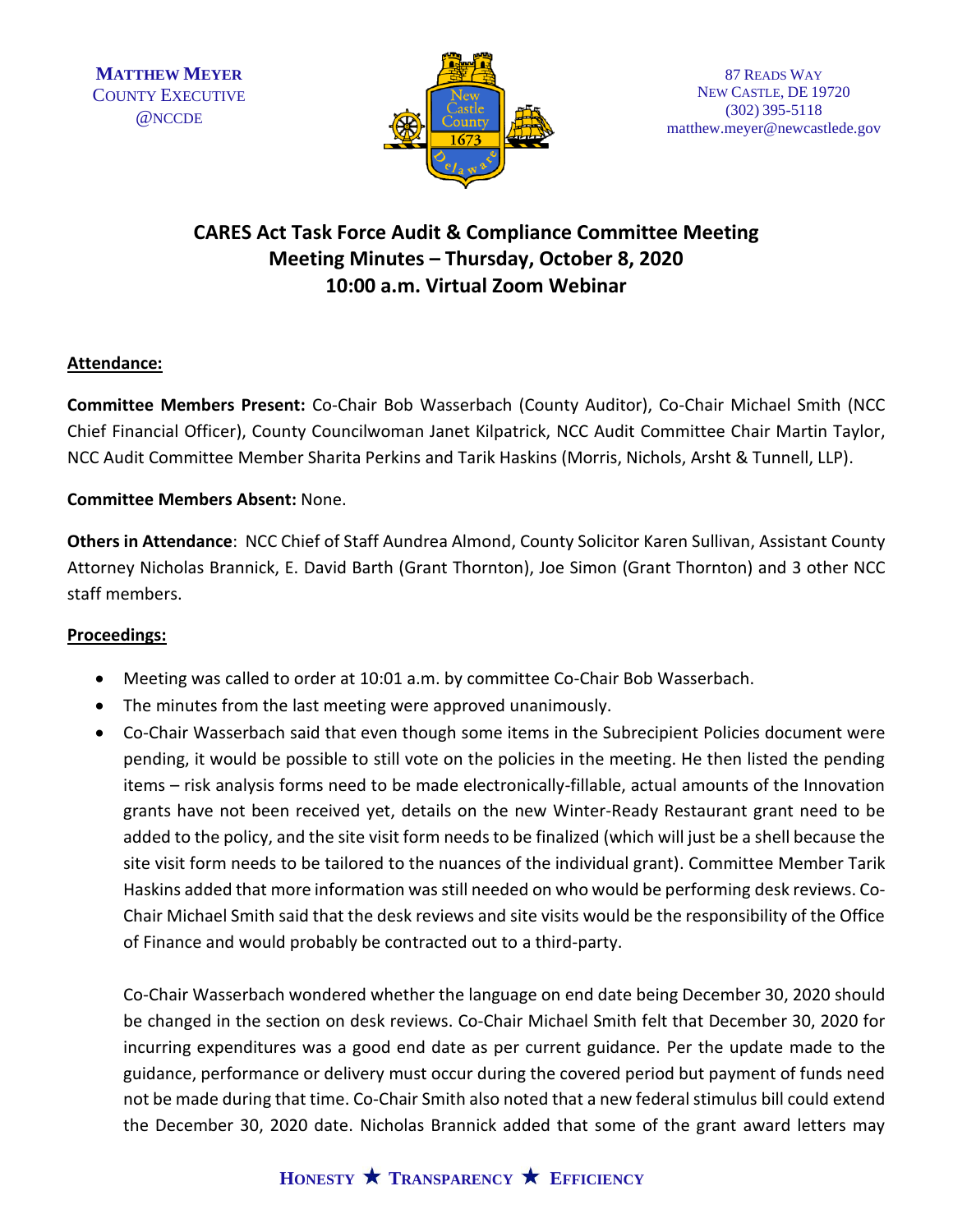contain more details on the date by which the grant funds need to be expended. Also, the award letters may contain language on returning unused funds.

Councilwoman Janet Kilpatrick asked whether the guidance implied that as long as contracts were entered into before December 30, 2020, the expenditures would be considered CRF eligible. Nicholas Brannick said that it would seem so from the CRF guidance, but this conflicted with the Treasury's CRF FAQs. He said it is a fluid situation and suggested that the committee should come up with a procedure for making adjustments to the subrecipient policies to reflect changes made by Treasury. Co-Chair Wasserbach replied that he was planning to discuss having future committee meetings for that purpose and to review findings from desk reviews and site visits. Councilwoman Janet Kilpatrick added that there was a need to put language in the grant contracts / award letters that there might be changes in the future.

• Next, Co-Chair Wasserbach introduced a member of his team, Lynne McIntosh, who wanted to make some comments on subrecipient monitoring. Lynne McIntosh said that given the unprecedented nature of the CRF program, there is a need for some extra monitoring of the subrecipients and recommended that bi-weekly monitoring of subrecipients be instituted. She said bi-weekly subrecipient monitoring would enable more real time monitoring, rather than waiting till December 30, 2020 and, hence, help the grant programs be more successful. Councilwoman Kilpatrick agreed, saying that it was not the expectation of the committee to wait until December 30, 2020. She said that subrecipient monitoring should be done bi-weekly at the minimum. Committee member Martin Taylor added that getting information in advance would help avoid any scrambling at the end. Councilwoman Kilpatrick then asked whether it was possible to pull the grant if, upon auditing, it turned out that something was not right. Martin Taylor said that there were two aspects to something going wrong with the grant implementation – either somebody just did not know or somebody was being fraudulent. Councilwoman Kilpatrick then inquired whether most of the grants were reimbursements. Co-Chair Wasserbach clarified that most of the grants were not reimbursements. Co-Chair Michael Smith explained that the Food Distribution grant, for example, involved giving money to the grantee and there would be a follow-up eventually. The Distance Learning grant is of lesser concern as the CRF guidance allows \$500 per student, while NCC is only giving \$50 per student. The larger grant amounts for the Innovation grants are being given in tranches, with future payments being released only after satisfactory use of the initial funds. Co-Chair Wasserbach asked the Grant Thornton representatives for their thoughts. David Barth said that frequency of monitoring is determined by the level of risk, grant amounts, etc. Also, sometimes the first subrecipient monitoring might determine that subsequent subrecipient monitoring is not required. Joe Simon from Grant Thornton agreed.

Co-Chair Wasserbach then asked if the committee agreed that there should be language on the frequency of subrecipient monitoring in the Subrecipient Policies document. Councilwoman Kilpatrick

**HONESTY TRANSPARENCY EFFICIENCY**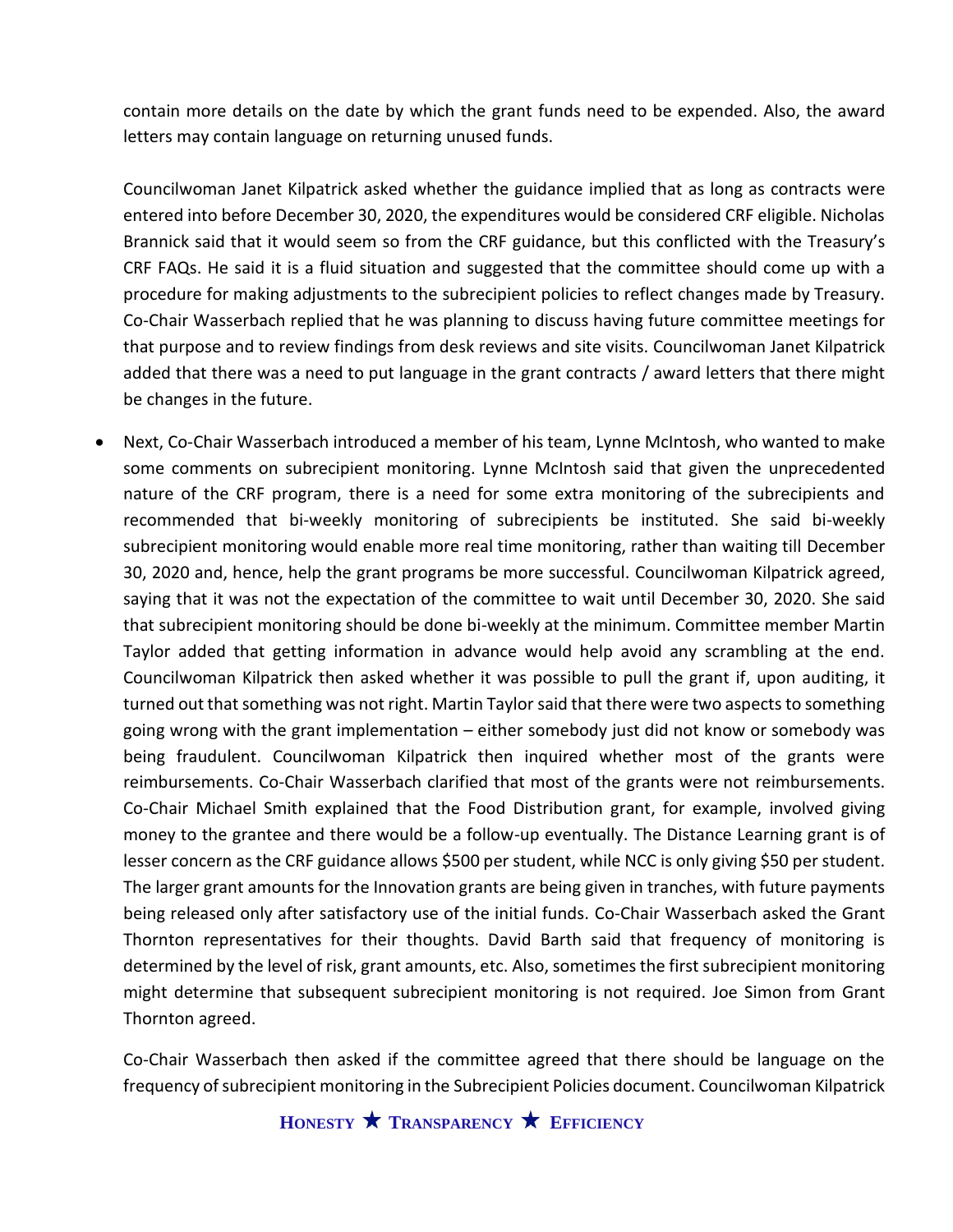and Martin Taylor agreed. Co-Chair Wasserbach then asked whether the language should be on general frequency or specific frequency, like bi-weekly. Co-Chair Smith clarified that subrecipient monitoring would have to be fulfilled through a contractual agreement with a third party. And, probably in most cases, all the grant money would be utilized by the first subrecipient monitoring, not requiring subsequent monitoring. Councilwoman Kilpatrick suggested going with a minimum of bi-weekly subrecipient monitoring, which would end once all the money was spent. Co-Chair Wasserbach then asked whether the policy should require bi-weekly monitoring for only high risk subrecipients or everyone. Councilwoman Kilpatrick and Tarik Haskins agreed that it should be for high risk subrecipients. Then Councilwoman Kilpatrick wondered what about cases where low risk subrecipients turned high risk. Martin Taylor said that the language should be flexible to enable reclassification of entities from low risk to high risk.

Co-Chair Wasserbach then asked if the committee members had any more questions before voting on the policy. Tarik Haskins brought up the clarifications pending on the grant amount thresholds for determining the risk levels for the Innovations grant. Co-Chair Wasserbach responded that he would update the threshold amounts once he received the grant amounts from Aundrea Almond.

Next, Committee Member Sharita Perkins inquired whether the County employee doing the review of the grant application was required to be independent of the applicant. Co-Chair Smith responded that it depended on how much independence was expected. For example, the CFO does not do the reviews, reviews are done by a deputy. Co-Chair Bob Wasserbach clarified that Sharita Perkins' question related more to family members of County employees reviewing applications not being a part of the applying entity. Sharita Perkins then asked whether the County was asking certain subrecipients for subrecipient monitoring of their subrecipients. Co-Chair Wasserbach responded that he and Co-Chair Smith were planning to meet with State officials to ask about their subrecipient monitoring policies. Councilwoman Kilpatrick said that monitoring needs to be at the sub-subrecipient level. Sharita Perkins agreed that sub-subrecipients should be required to meet NCC's standards.

- Co-Chair Wasserbach then asked whether there was a motion to approve the Subrecipient Polices document pending determining who would be doing the desk reviews, updating amount thresholds for the Innovation grants risk analysis, minimum of bi-weekly subrecipient monitoring, and the requirement for County employees(or contracted persons) reviewing applications to be independent of the applicants. Councilwoman Kilpatrick said it would be preferable for a non-County member of the committee to make the motion, so that it would not be only a County policy. Martin Taylor made the motion as stated and Tarik Haskins seconded it. The motion was passed unanimously.
- Next, Co-Chair Wasserbach asked if there was an update on the funds given to the Delaware Community Foundation (DCF). Co-Chair Michael Smith said that DCF had been given till October 9,

**HONESTY TRANSPARENCY EFFICIENCY**